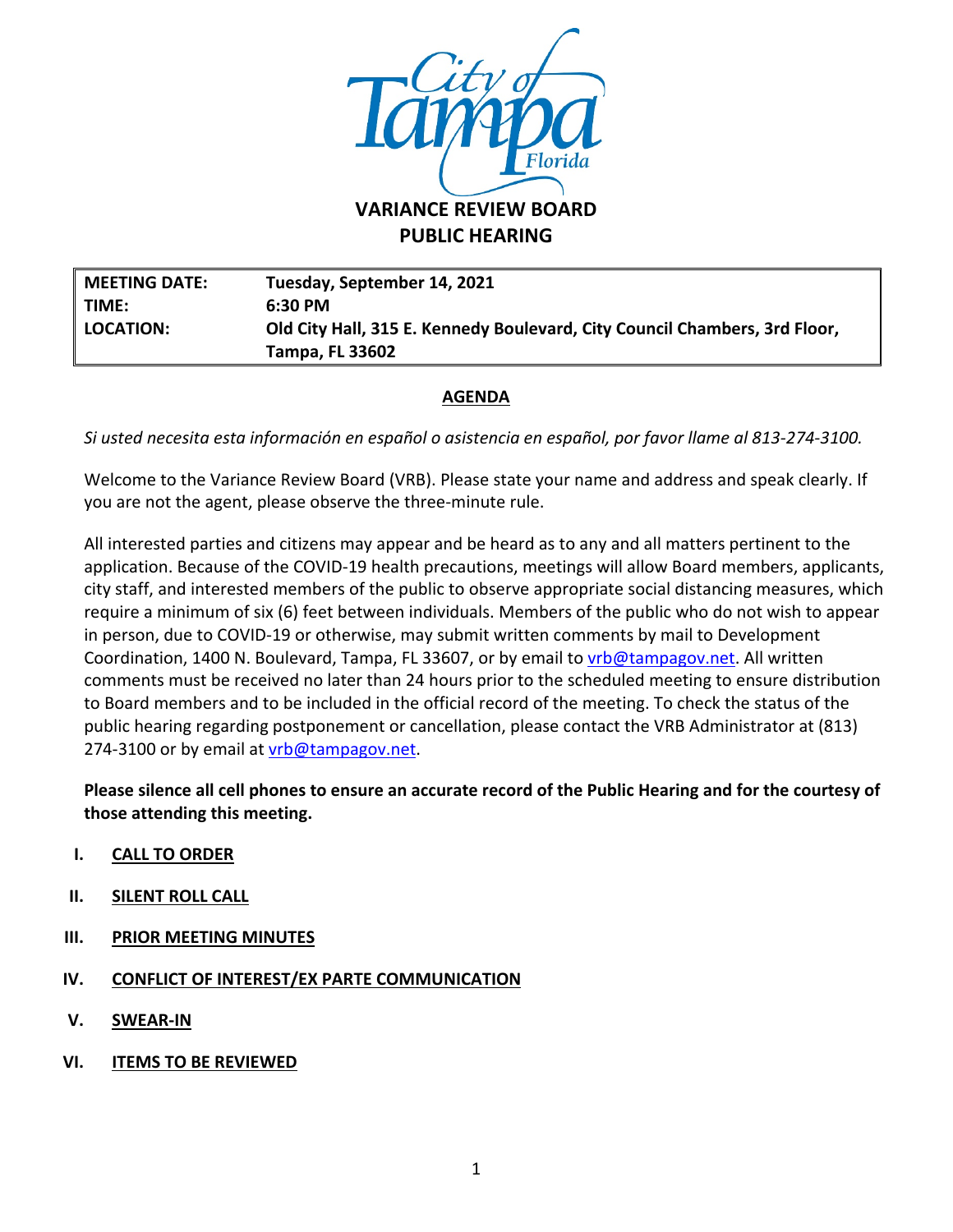| <b>VRB 20-60</b> | OWNER:          | Kris & Rebecca Kraft                                           |
|------------------|-----------------|----------------------------------------------------------------|
|                  | AGENT:          | Stephen Michelini                                              |
|                  | APPLICANT:      | Kris & Rebecca Kraft                                           |
|                  | LOCATION:       | 1508 South Arrawana Avenue                                     |
|                  | <b>REQUEST:</b> | Reduce rear yard setback from 5' to 3' (Sec. 27-290)           |
|                  | PURPOSE:        | Construct an in-ground pool                                    |
|                  | NEIGHBORHOOD:   | Palma Ceia Neighborhood Assoc. Inc., Dahl Properties, Parkland |
|                  |                 | Estates Civic Club Inc.                                        |

# **Remanded from City Council**

| <b>VRB 21-24</b> | OWNER:          | Eric & Mei-Lin Reisin                                        |
|------------------|-----------------|--------------------------------------------------------------|
|                  | AGENT:          | Raphael Rashkin                                              |
|                  | APPLICANT:      | Kevin Frey                                                   |
|                  | LOCATION:       | 708 S Lois Avenue                                            |
|                  | <b>REQUEST:</b> | Reduce rear yard setback from 20' to 5' (Sec. 27-156)        |
|                  | <b>PURPOSE:</b> | Construct a covered patio                                    |
|                  | NEIGHBORHOOD:   | Beach Park, Westshore Alliance, Bayshore Beautiful, Bayshore |
|                  |                 | Gardens, Armory Gardens, Swann Estates                       |

### **Continued from 8/11/21 Public Hearing**

| <b>VRB 21-51</b> | OWNER:                             | Tommy & Melisenda Davis                                             |
|------------------|------------------------------------|---------------------------------------------------------------------|
|                  | AGENT:                             | N/A                                                                 |
|                  | APPLICANT:                         | <b>Tommy Davis</b>                                                  |
|                  | LOCATION:                          | 4806 E 98th Avenue                                                  |
|                  | <b>REQUEST:</b>                    | Reduce front yard setback from 20' to 5' (Sec. 27-156)              |
|                  | <b>PURPOSE:</b>                    | Construct a carport attached to an existing single-family residence |
|                  | NEIGHBORHOOD:                      | Terrace Park Civic Association Inc.                                 |
|                  | No Notice Provided-Cannot be Heard |                                                                     |

| <b>VRB 21-59</b> | OWNER:          | Dayamys Mons Montano                                                                                                                              |
|------------------|-----------------|---------------------------------------------------------------------------------------------------------------------------------------------------|
|                  | AGENT:          | N/A                                                                                                                                               |
|                  | APPLICANT:      | Dayamys Mons Montano                                                                                                                              |
|                  | LOCATION:       | 3305 W Abdella Street                                                                                                                             |
|                  | <b>REQUEST:</b> | Reduce principal rear yard setback from 20' to 10' and reduce<br>accessory side (east) yard setback from 3' to 1' (Sec. 27-156 & Sec.<br>$27-290$ |
|                  | <b>PURPOSE:</b> | Principal structure addition and accessory structure                                                                                              |
|                  | NEIGHBORHOOD:   | MacFarlane Park Assoc. & Neighborhood Watch, La Maddalena                                                                                         |
|                  |                 | HOA, Bowman Heights Neighborhood Watch                                                                                                            |
|                  |                 | Incorrect Notice Drovided Cannot he Heard                                                                                                         |

**Incorrect Notice Provided- Cannot be Heard**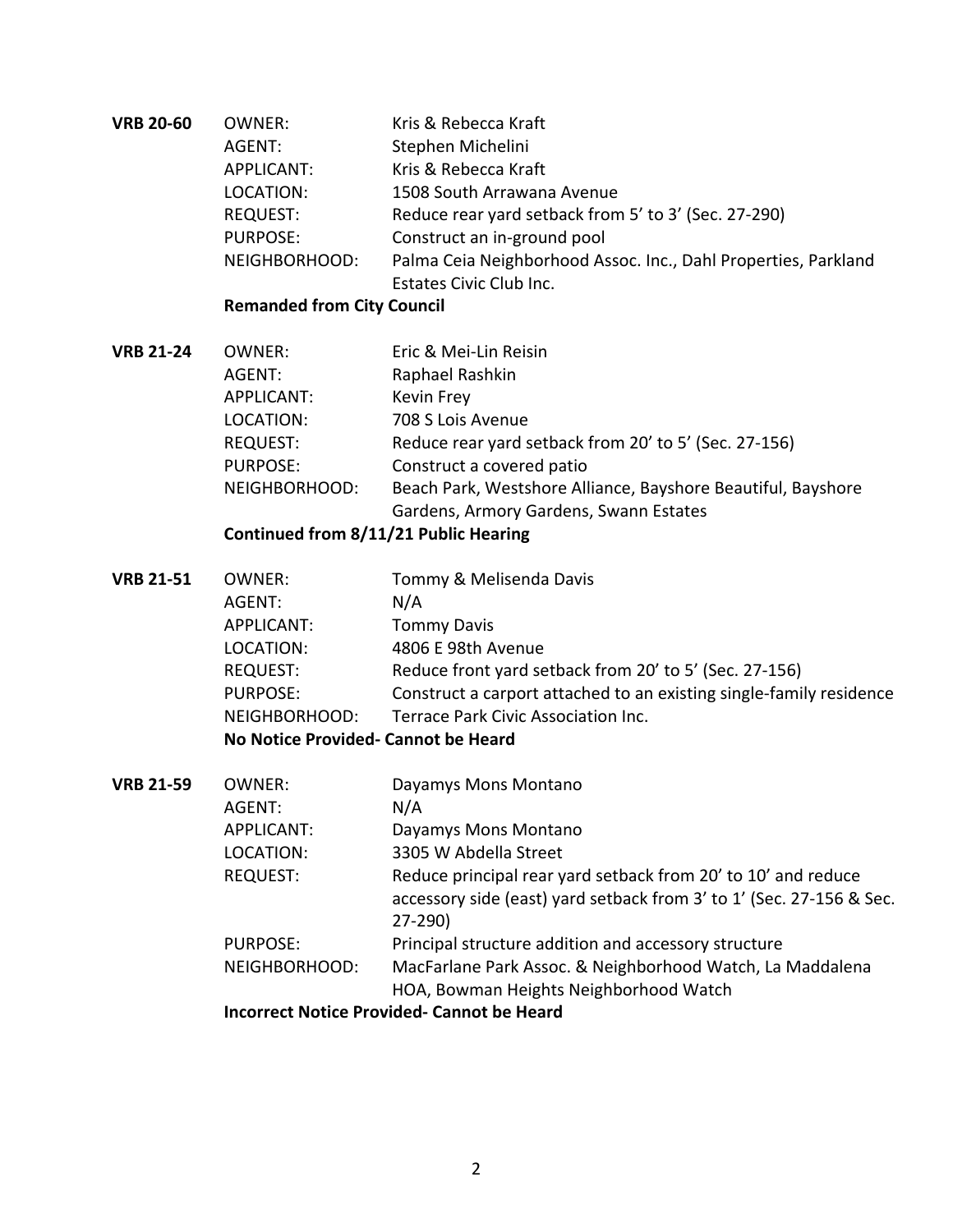| <b>VRB 21-70</b> | <b>OWNER:</b>                                     | Chris & Shannon Gordon                                           |  |
|------------------|---------------------------------------------------|------------------------------------------------------------------|--|
|                  | AGENT:                                            | None                                                             |  |
|                  | <b>APPLICANT:</b>                                 | Chris Gordon                                                     |  |
|                  | LOCATION:                                         | 164 Biscayne Ave                                                 |  |
|                  | <b>REQUEST:</b>                                   | Reduce front yard setback from 25' to 15' and reduce side yard   |  |
|                  |                                                   | setback from 7' to 5'                                            |  |
|                  | <b>PURPOSE:</b>                                   | Construct a pool                                                 |  |
|                  | NEIGHBORHOOD:                                     | David Island Civic Association, Inc.                             |  |
|                  | <b>Incorrect Notice Provided- Cannot be Heard</b> |                                                                  |  |
| <b>VRB 21-84</b> | <b>OWNER:</b>                                     | Gert-Jan & Triparna De Vreede                                    |  |
|                  | AGENT:                                            | <b>Michael Cummings</b>                                          |  |
|                  | <b>APPLICANT:</b>                                 | <b>Michael Cummings</b>                                          |  |
|                  | LOCATION:                                         | 5006 W San Miguel Street                                         |  |
|                  | REQUEST:                                          | Reduce side yard setback from 7' to 4.2' (Sec. 27-156)           |  |
|                  | PURPOSE:                                          | Single-family dwelling addition                                  |  |
|                  | NEIGHBORHOOD:                                     | Sunset Park Area Homeowners Assoc. Inc.                          |  |
|                  |                                                   | <b>Incorrect Notice Provided- Cannot be Heard</b>                |  |
| <b>VRB 21-93</b> | <b>OWNER:</b>                                     | Anita & James Rocha                                              |  |
|                  | AGENT:                                            | N/A                                                              |  |
|                  | <b>APPLICANT:</b>                                 | James Rocha                                                      |  |
|                  | LOCATION:                                         | 4601 W El Prado Boulevard                                        |  |
|                  | REQUEST:                                          | Reduce corner yard setback from 15' to 12' (Sec. 27-156)         |  |
|                  | <b>PURPOSE:</b>                                   | Construct an attached carport                                    |  |
|                  | NEIGHBORHOOD:                                     | None                                                             |  |
| <b>VRB 21-94</b> | OWNER:                                            | Charles & Megan Goodard                                          |  |
|                  | AGENT:                                            | N/A                                                              |  |
|                  | <b>APPLICANT:</b>                                 | <b>Charles Goodard</b>                                           |  |
|                  | LOCATION:                                         | 3303 W Villa Rosa Street                                         |  |
|                  | <b>REQUEST:</b>                                   | Reduce Reduce minimum separation between an accessory and        |  |
|                  |                                                   | principal structure from 5' to 3' and increase max accessory     |  |
|                  |                                                   | structure height from 15' to 20'. (Sec. 27-290)                  |  |
|                  | <b>PURPOSE:</b>                                   | Existing accessory structure (treehouse)                         |  |
|                  | NEIGHBORHOOD:                                     | Bayshore Beautiful Neighborhood Assoc. Inc., Keep Bayshore       |  |
|                  |                                                   | Beautiful Inc., 345 Bayshore Condominium Assn., Parkland Estates |  |
|                  |                                                   | Civic Club, Inc.                                                 |  |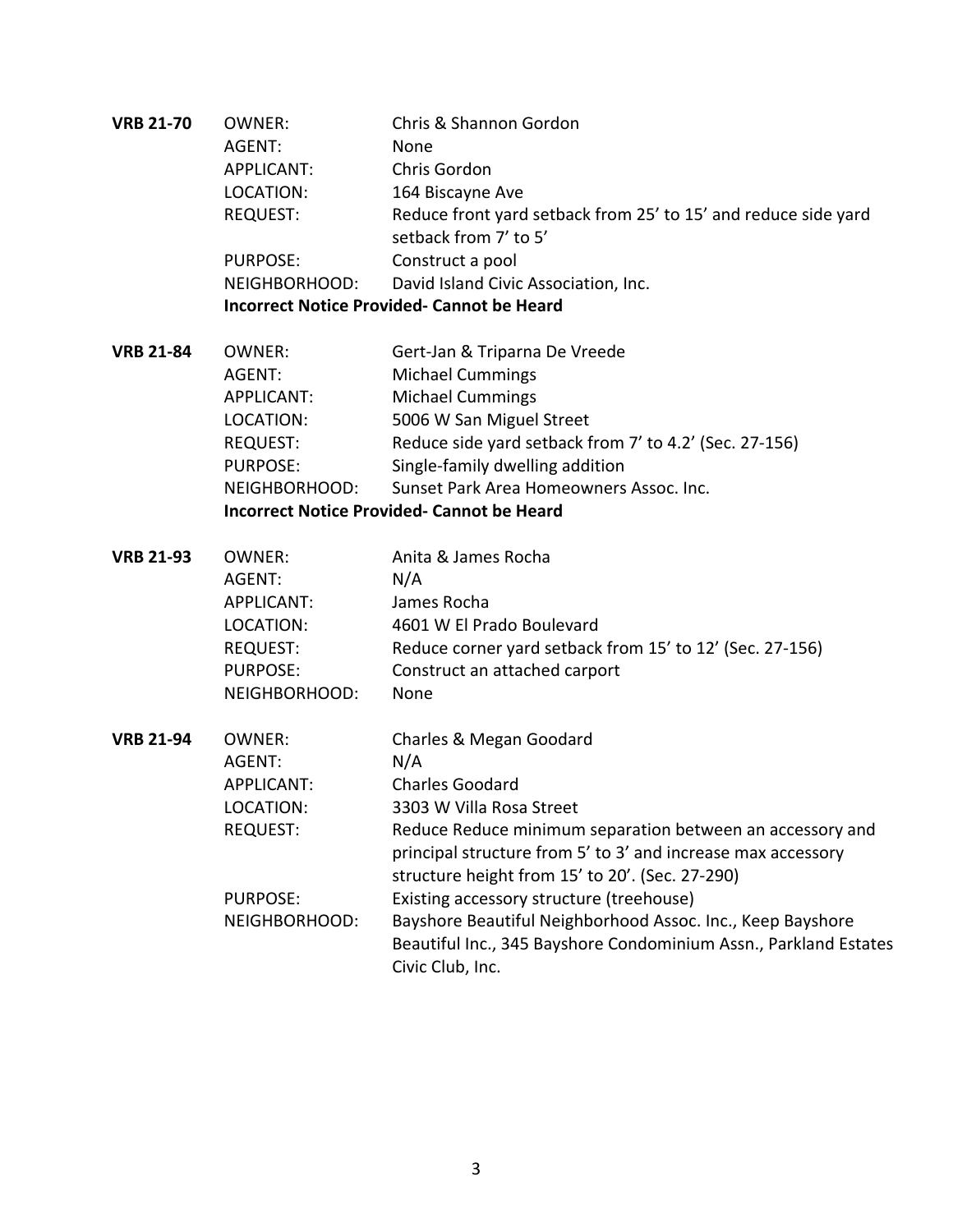| <b>VRB 21-97</b>  | <b>OWNER:</b><br>AGENT:<br><b>APPLICANT:</b><br>LOCATION:<br><b>REQUEST:</b>                                     | Kojak's Holding Company Inc.<br>Mark Bentley<br>Mark Bentley<br>2808 W Gandy Blvd<br>Removal of 40" and 42" grand trees (Sec. 27-284.2.5) & reduce<br>required minimum retention of existing trees on-site for a single-                                                                                                                                                                                                                                            |
|-------------------|------------------------------------------------------------------------------------------------------------------|---------------------------------------------------------------------------------------------------------------------------------------------------------------------------------------------------------------------------------------------------------------------------------------------------------------------------------------------------------------------------------------------------------------------------------------------------------------------|
|                   | <b>PURPOSE:</b><br>NEIGHBORHOOD:                                                                                 | family use type on non-wooded land from 50% to 13%. (Sec. 27-<br>284.3.1)<br>Construct single-family attached units<br>Bayshore Beautiful Neighborhood Assoc. Inc., McGraw Hill<br>Construction, Parkland Estates Civic Club Inc., 345 Bayshore<br>Condominium Assn., Keep Bayshore Beautiful Inc., Ballast Point<br>Neighborhood Assoc.                                                                                                                            |
| <b>VRB 21-98</b>  | <b>OWNER:</b><br>AGENT:<br><b>APPLICANT:</b><br>LOCATION:<br><b>REQUEST:</b><br><b>PURPOSE:</b><br>NEIGHBORHOOD: | John Disbrow<br>Patrick Lau<br>John Disbrow<br>4009 W Estrella Street<br>Reduce the front yard setback from 25' to 22.6' and reduce the<br>corner yard setback from 15' to 4.7' (Sec. 27-156).<br>An existing addition to a single-family residence<br>Palma Ceia West Neighborhood Assoc. Inc., Virginia Park<br>Neighborhood Assoc. Inc.<br><b>Incorrect Notice Provided- Cannot be Heard</b>                                                                     |
| <b>VRB 21-100</b> | <b>OWNER:</b><br>AGENT:<br><b>APPLICANT:</b><br>LOCATION:<br><b>REQUEST:</b><br>PURPOSE:<br>NEIGHBORHOOD:        | Yanet Cordova<br>Yaquelin Quintero<br>Yanet Cordova<br>9507 N Highland Avenue<br>Remove a grand tree<br>Construct a single-family dwelling<br>None                                                                                                                                                                                                                                                                                                                  |
| <b>VRB 21-104</b> | OWNER:<br>AGENT:<br><b>APPLICANT:</b><br>LOCATION:<br><b>REQUEST:</b><br>PURPOSE:<br>NEIGHBORHOOD:               | Eric & Amanda Lowney<br>Eric & Amanda Lowney<br>Eric Lowney<br>4415 W San Rafael Street<br>Reduce front yard setback from 5' to 0' (Sec. 27-283.11. (a)(5)<br>b.1.) to park a boat on trailer. Request to increase allowable craft<br>(boat on trailer) size (Sec. 27-283.11. (a)(5) b.5.) from 10' in height<br>to 11' in height and from 26' to 32' feet in length.<br>Park a boat on a trailer in the front yard<br>Sunset Park Area Homeowners Association Inc. |
|                   |                                                                                                                  |                                                                                                                                                                                                                                                                                                                                                                                                                                                                     |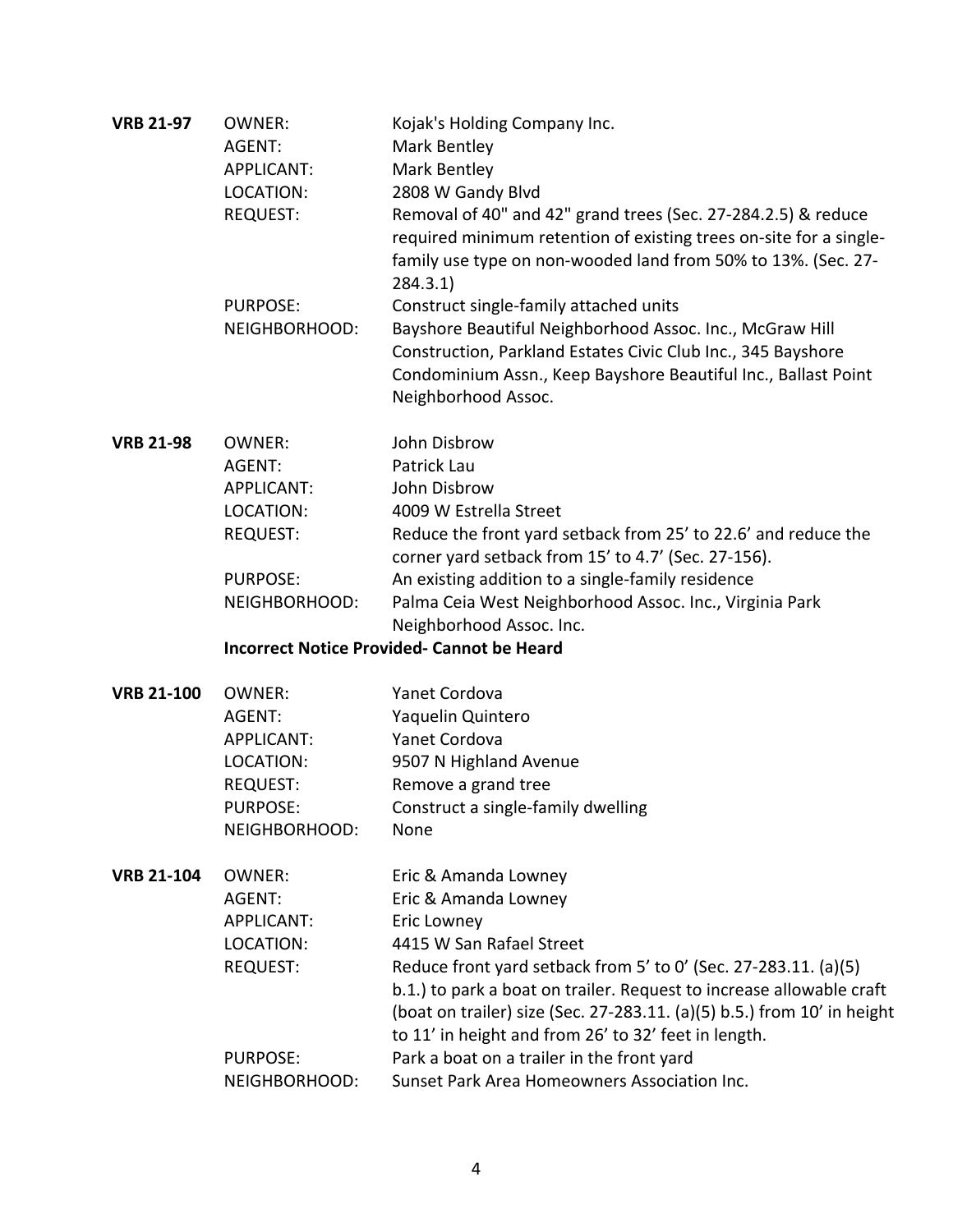| <b>VRB 21-105</b> | OWNER:                              | Clint Hubeck & Sarah Trufolo                                     |  |
|-------------------|-------------------------------------|------------------------------------------------------------------|--|
|                   | AGENT:                              | N/A                                                              |  |
|                   | <b>APPLICANT:</b>                   | Clint Hubeck                                                     |  |
|                   | LOCATION:                           | 7415 S Faul Street                                               |  |
|                   | <b>REQUEST:</b>                     | Reduce corner yard setback from 11' to 1.5' (Sec. 27-290.6.a)    |  |
|                   | <b>PURPOSE:</b>                     | Relocate 2 A/C units                                             |  |
|                   | NEIGHBORHOOD:                       | Port Tampa City Inc. Civic Assoc., Dahl Properties               |  |
|                   | No Notice Provided- Cannot be Heard |                                                                  |  |
| <b>VRB 21-106</b> | OWNER:                              | Florida Rock & Tank Lines Inc.                                   |  |
|                   | AGENT:                              | Jason Lewis (Kimley-Horn & Associates, Inc.)                     |  |
|                   | <b>APPLICANT:</b>                   | Rob Sandlin (Florida Rock & Tank Lines Inc.)                     |  |
|                   | LOCATION:                           | 6604 S Dale Mabry Hwy                                            |  |
|                   | <b>REQUEST:</b>                     | Reduce required minimum 25% retention of existing trees to       |  |
|                   |                                     | retain 10% of existing trees on-site for a "non-residential" use |  |
|                   |                                     | type on a "wooded" land (Sec. 27-284.3.1)                        |  |
|                   | <b>PURPOSE:</b>                     | Construct a warehouse                                            |  |
|                   | NEIGHBORHOOD:                       | Interbay- South of Gandy Civic Assoc.                            |  |

### **Continued from 8/11/21 Public Hearing**

| <b>VRB 21-108</b> | OWNER:          | Michael & Susan Prudhoe                                        |
|-------------------|-----------------|----------------------------------------------------------------|
|                   | AGENT:          | Tyler Hudson                                                   |
|                   | APPLICANT:      | Michael & Susan Prudhoe                                        |
|                   | LOCATION:       | 2904 W Angeles Street                                          |
|                   | <b>REQUEST:</b> | Reduce side yard setback from 7' to 3' (Sec. 27-156)           |
|                   | <b>PURPOSE:</b> | Construct an addition for an existing single-family residence  |
|                   | NEIGHBORHOOD:   | Palma Ceia Neighborhood Assoc. Inc., Dahl Properties, Parkland |
|                   |                 | Estates Civic Club Inc.                                        |

# **VII. WITHDRAWN CASES**

VRB 21-107 4305 E Frierson Avenue

## **VIII. ADJOURNMENT**